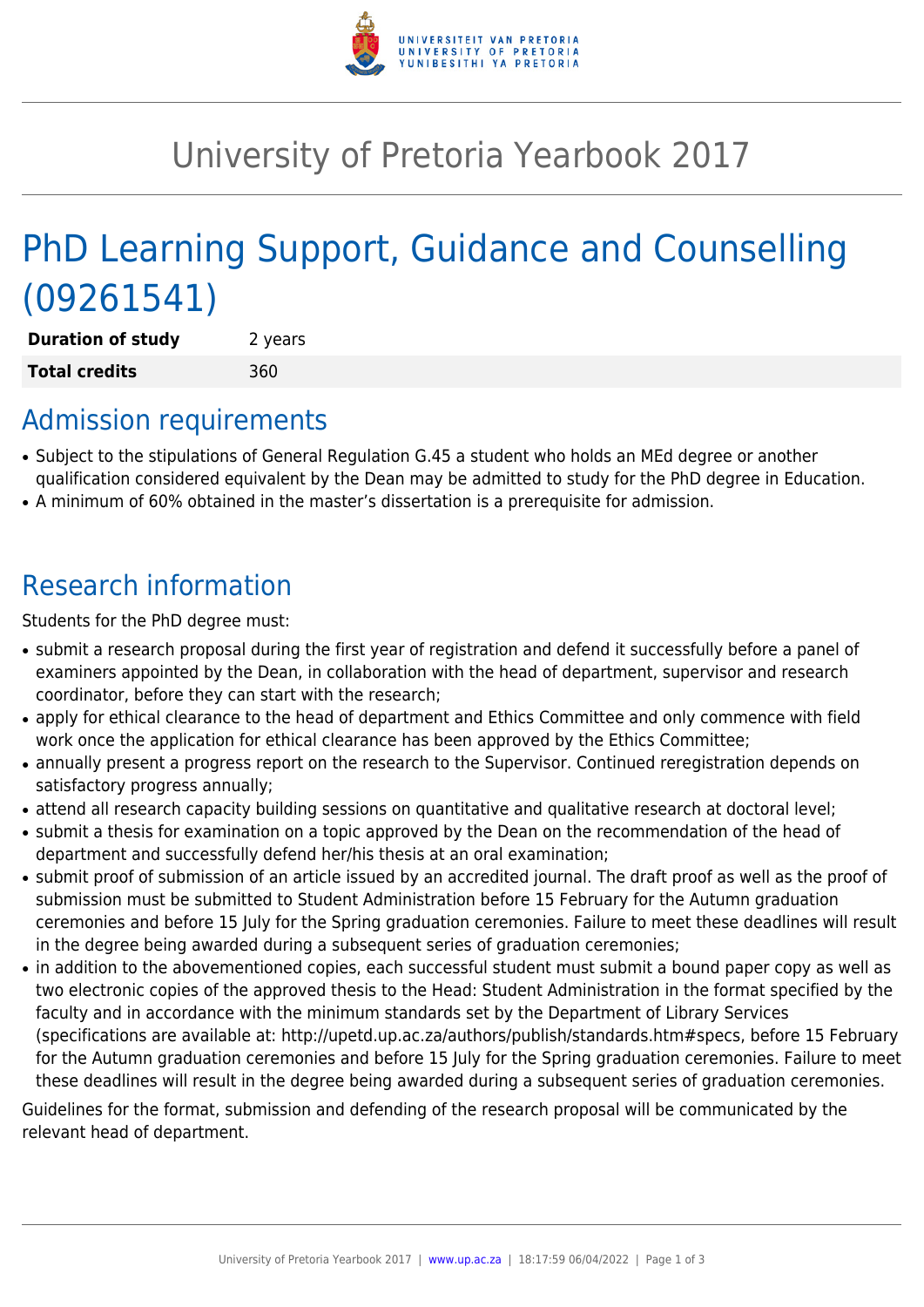

## Curriculum: Year 1

**Minimum credits: 360**

#### **Core modules**

| Thesis: Learner support, guidance and counselling 990 (LVB 990) |                                            |
|-----------------------------------------------------------------|--------------------------------------------|
| <b>Module credits</b>                                           | 360.00                                     |
| <b>Prerequisites</b>                                            | No prerequisites.                          |
| Language of tuition                                             | Separate classes for Afrikaans and English |
| <b>Academic organisation</b>                                    | <b>Educational Psychology</b>              |
| <b>Period of presentation</b>                                   | Year                                       |